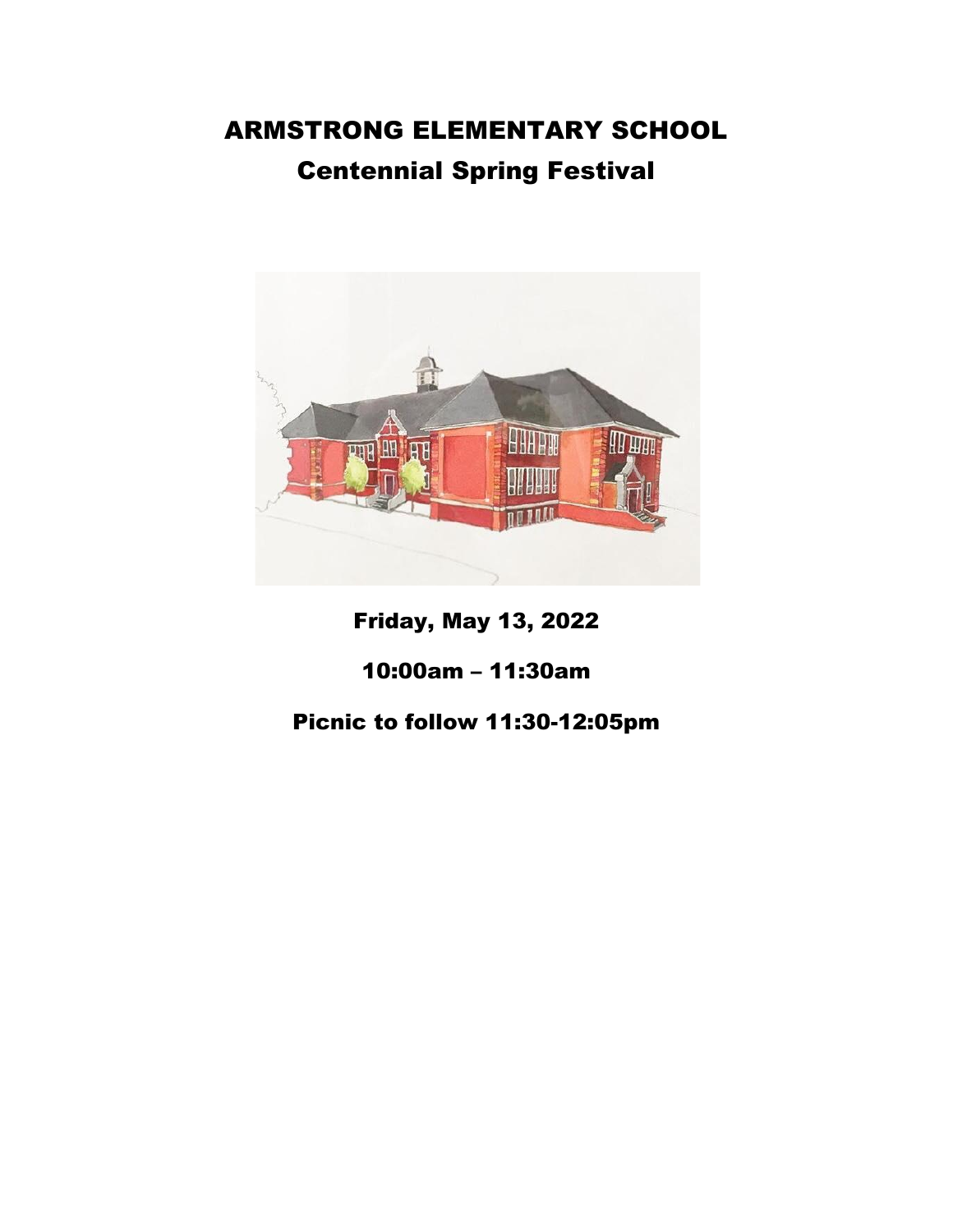**Land Acknowledgement**

**O Canada**

**Special Guest remarks: Kukpi7 Doug Thomas Splatsin**

**Councillor Alan Louis OKIB**

#### **Indigenous Drum Group**

**Donna Krieger – Superintendent SD 83 Corrinne Langston – Principal Helen Sidney**

#### **Mrs. Beattie**

*Thank you to our PAC/Breakfast Club/Yearbook Coordinators*

#### **Ms. Langston**

*Art Mural & Centennial Tree*

**Whole School** *"Brick School Song" Written by Bob Venables (retired AES Music Teacher)*

> **Mrs. Nicholson/Mrs. Ramsey/Mrs. Richards** *"Cheer for 100"*

**Mrs. Monsigneur/Mrs. Dorward/Southworth/Mrs. Watson** *"School Days"*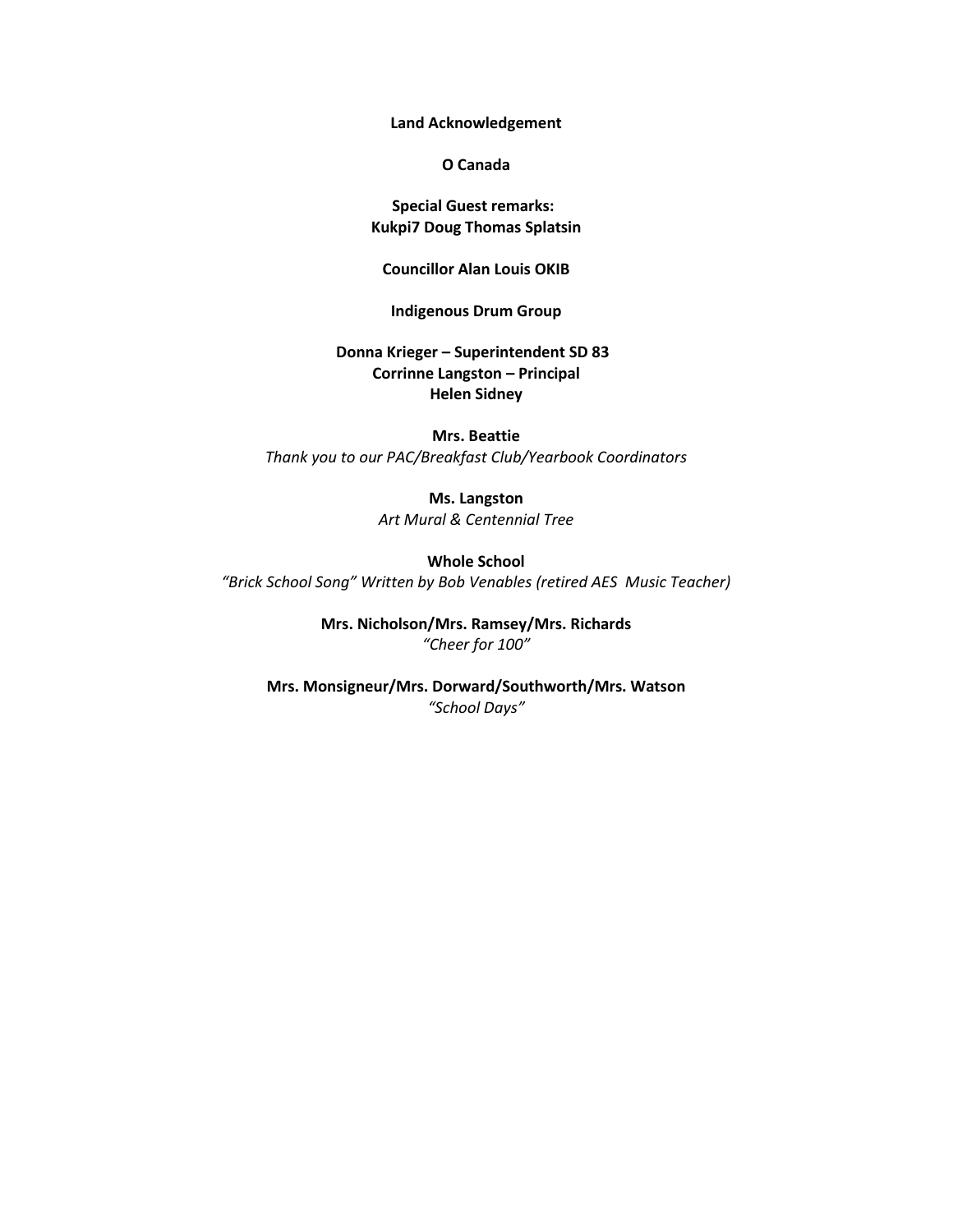#### **Mr. Weeks/Mr. Purdon/Mrs. Brown**

*"Can't Stop the Feeling" dance*

**Mr. Belec/Mrs. Neufeld/Mrs. Obonsawin** *"Celebration" dance*

*Grade 4/5 Maypole Club Dancers*

**Maypole club sponsors Mrs. Ramsey, Ms. Monsigneur, Mrs. S. Brown & retired Secretary, Mrs. D. Brown** 



### **11:30 Picnic Lunch** *In our beautiful playground*